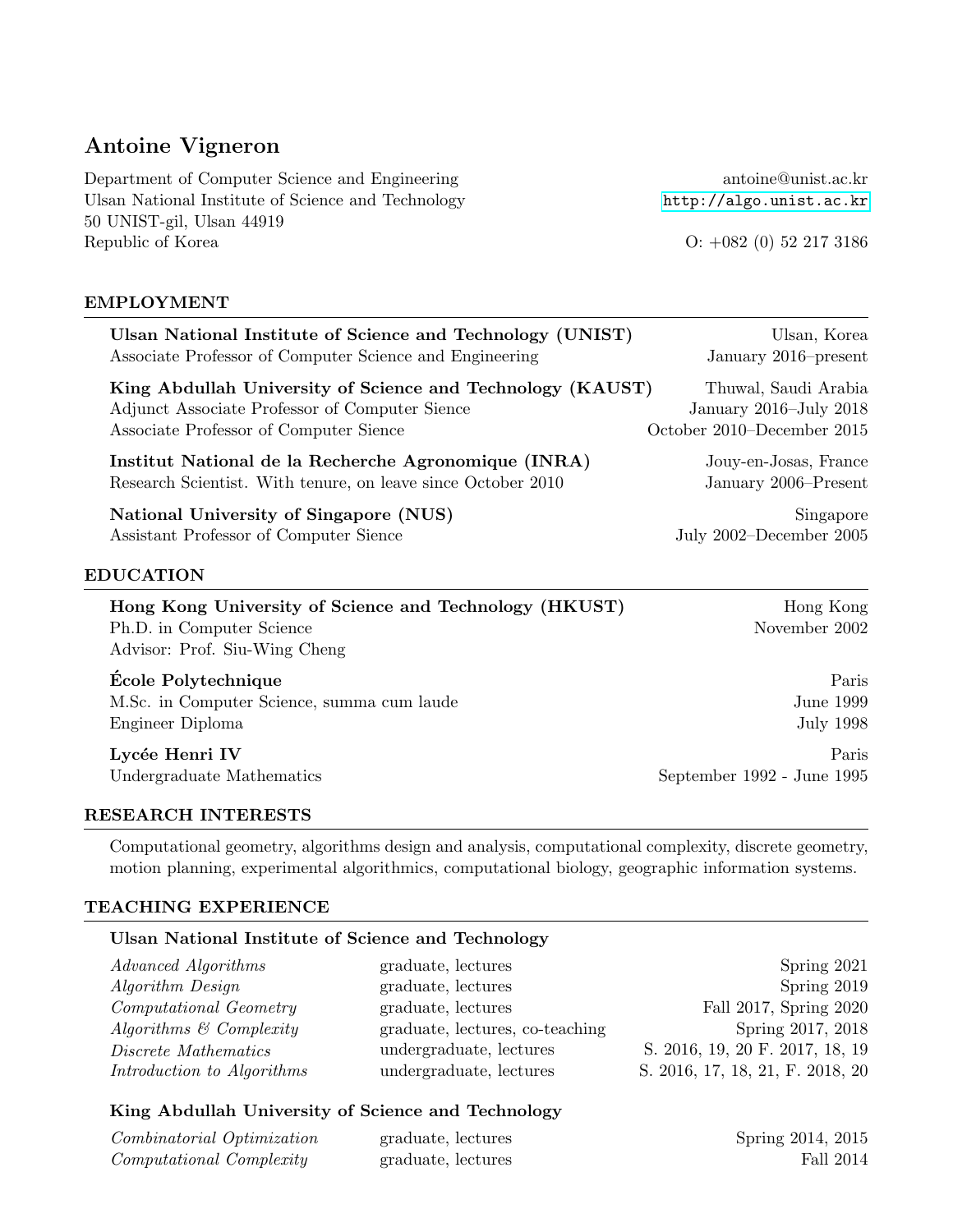| <i>Computational Geometry</i> | graduate, lectures               | Fall 2011, 2012, 2013   |
|-------------------------------|----------------------------------|-------------------------|
| <i>Algorithmic Paradigms</i>  | graduate, lectures and tutorials | Spring 2011, 2012, 2013 |

## National University of Singapore

| <i>Computational Geometry</i><br>Data Structures and Algorithms | undergraduate, lectures and tutorials<br>undergraduate, lectures and tutorials | Spring 2003, 2004<br>Fall 2002, 2003 |
|-----------------------------------------------------------------|--------------------------------------------------------------------------------|--------------------------------------|
| Hong Kong University of Science and Technology                  |                                                                                |                                      |
| Data Structures                                                 | undergraduate, tutorials                                                       | Spring 2002                          |

| $\emph{Data}$ structures     | undergraduate, tutoriais | $\mu$ pling $2002$   |
|------------------------------|--------------------------|----------------------|
| <i>Theory of Computation</i> | undergraduate, tutorials | Fall and Spring 2001 |
|                              |                          |                      |

## Double-degree program NUS-Grandes ´ecoles Fall 2004 - Spring 2005

I taught 1st year undergraduate mathematics and physics to students of the National University of Singapore that were enrolled in the double degree program with French grandes écoles. The topics included analysis, linear algebra, classical mechanics, and electromagnetism. I gave lectures and tutorials.

# PROFESSIONAL ACTIVITIES

## Guest editor

Special issue on ISAAC 2013, International Journal of Computational Geometry & Applications 24:4 (2014).

# Program committees

| 7th International Conference on Algorithms and Discrete Applied Mathematics (CALDAM) | 2022 |
|--------------------------------------------------------------------------------------|------|
| 37th International Symposium on Computational Geometry (SoCG)                        | 2021 |
| 31st International Symposium on Algorithms and Computation (ISAAC)                   | 2020 |
| 11th International Conference and Workshops on Algorithms and Computation (WALCOM)   | 2017 |
| 31st International Symposium on Computational Geometry (SoCG)                        | 2015 |
| 24th International Symposium on Algorithms and Computation (ISAAC)                   | 2013 |
| 3rd International Conference on Contemporary Computing (IC3).                        | 2010 |
| 21st Symposium on Computational Geometry (SoCG)                                      | 2005 |

# Referee for journals

ACM Journal of Experimental Algorithmics, ACM Transactions on Algorithms, Algorithmica, BMC Bioinformatics, BMC Structural Biology, Chicago Journal of Theoretical Computer Science, Computational Geometry: Theory and Applications, Discrete Applied Mathematics, Discrete & Computational Geometry, Information Processing Letters, Journal of Discrete Algorithms, International Journal of Computational Geometry and Applications, International Journal of Foundations of Computer science, Journal of the ACM, Journal of Computational Geometry, Journal of Information Science and Engineering, Journal of Optimization Theory and Applications, Mathematics in Computer Science, SIAM Journal on Computing, SIAM Journal on Discrete Mathematics, Symmetry, Theoretical Computer Science.

## Referee for conferences

Symposium on Computational Geometry (SoCG 2001, 2004, 2008–2015, 2017–21), ACM-SIAM Symposium on Discrete Algorithms (SODA 2008, 2009, 2011–2014, 2021), IEEE Symposium on Foundations of Computer Science (FOCS 2017), European symposium on Algorithms (ESA 2008, 2013–2015), International Colloquium on Automata, Languages, and Programming (ICALP 2017), International Symposium on Theoretical Aspects of Computer Science (STACS 2013, 2016), Scandinavian Workshop on Algorithm Theory (SWAT 2004, 2008, 2010, 2018), Worshop on Algorithms and Data Structures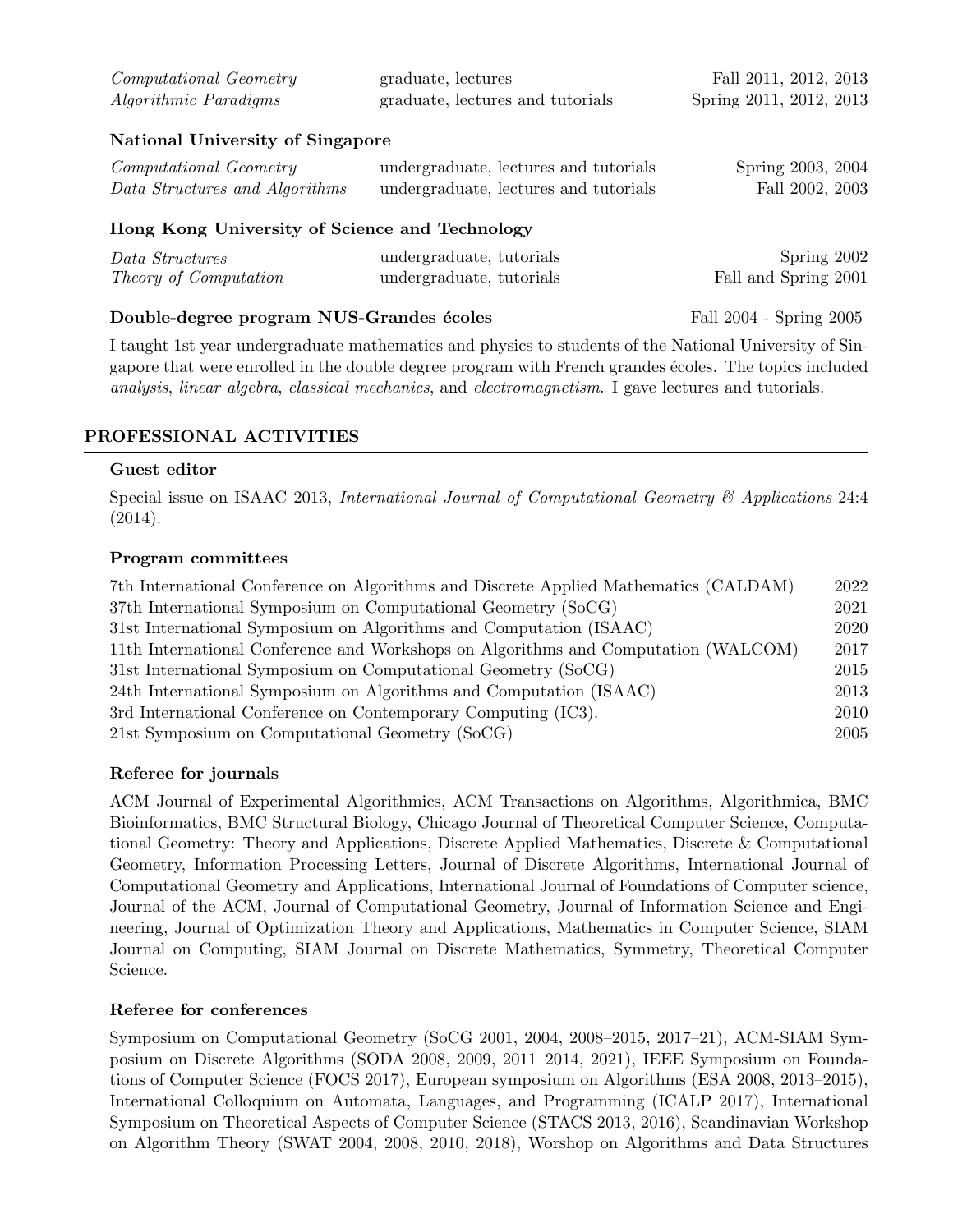(WADS 2011, 2015), Latin American conference on Theoretical Informatics (LATIN 2014, 2018), International Symposium on Algorithms and Computation (ISAAC 2003, 2006, 2007, 2009–2012, 2014, 2015, 2017, 2019), International Combinatorics and Computing Conference (COCOON 2005), International Conference on Algorithms and Complexity (CIAC 2017), Canadian Conference on Computational Geometry (CCCG 2011), International Conference on Research in Computational Molecular Biology (RECOMB 2008), Computing: the Australasian Theory Symposium (CATS 2009), SIGGRAPH Asia 2012.

# Others

Invited talk at the Fall Workshop om Algorithms & Computation (Korea, 2016). Invited tutorial at the 3rd Japan-Korea Joint Workshop on Computational Geometry (2016). Invited at the Dagstuhl Seminar on Computational Geometry in 2013 and 2019. Reviewing grant proposals for the Austrian Science Fund (2012, 2014, 2018), the French National Research Agency (2015), the Chilean National Science and Technology Commission (2015). Member of the organizing committee, workshop Biomolecular Dynamics: Computation Meets Experiment at KAUST (2013). Member of the organizing committee of the Korean Workshop on Computational Geometry (2009). Member of the scientific committee of the National Olympiad in Informatics of Singapore (2003, 2004 and 2005). Member of the local arrangements committees of the 16th ACM Symposium on Computational Geometry (SoCG 2000).

## RESEARCH GRANTS

# $\Delta s$  the principal investigator

|                     | $As$ and $p1$ incipal investigator                                   |                   |
|---------------------|----------------------------------------------------------------------|-------------------|
| KRW 237,000k        | NRF, Geometric Matching Algorithms                                   | 2017-2022         |
| <b>KRW 30,000k</b>  | UNIST, Generalized Path Planning Problems                            | 2016-2017         |
| $\in 80,000$        | European Union, Marie Curie Reintegration Grant                      | 2006-2008         |
| SG\$ 25,400         | National Univ. of Singapore, Approximating a Voronoi Cell            | $2003 - 2005$     |
| SG\$ 13,700         | National Univ. of Singapore, Straight Skeletons: Theory and Practice | $2002 - 2005$     |
| Others              |                                                                      |                   |
| US\$ 87,000         | KAUST, Protein loop prediction from NMR data                         |                   |
|                     | Co-principal investigator with Dr. Xin Gao                           | 2012-2014         |
| <b>ADVISING</b>     |                                                                      |                   |
|                     | Postdoctoral research fellows                                        |                   |
| Niels Lubbes        |                                                                      | $2013 - 2015$     |
| Abdellah Elfallahi  |                                                                      | 2007-2008         |
|                     | Combined Master-PhD program                                          |                   |
| Eunku Park          |                                                                      | $2018$ -present   |
| Hyeyun Yang         |                                                                      | $2017$ -present   |
| <b>PhD</b> students |                                                                      |                   |
| Liam Mencel         |                                                                      | 2014-2015         |
| Anas Ismail         |                                                                      | 2012-2015         |
| Daniel Binham       |                                                                      | $2011 - 2016$     |
|                     | Tristan Bitard-Feildel (co-supervized with J.-F. Gibrat)             | Graduated in 2012 |
|                     |                                                                      |                   |

# Master students

| Liam Mencel                            | Graduated in 2014 |
|----------------------------------------|-------------------|
| Alejandro Gollaz, Anas Ismail, Lie Yan | Graduated in 2012 |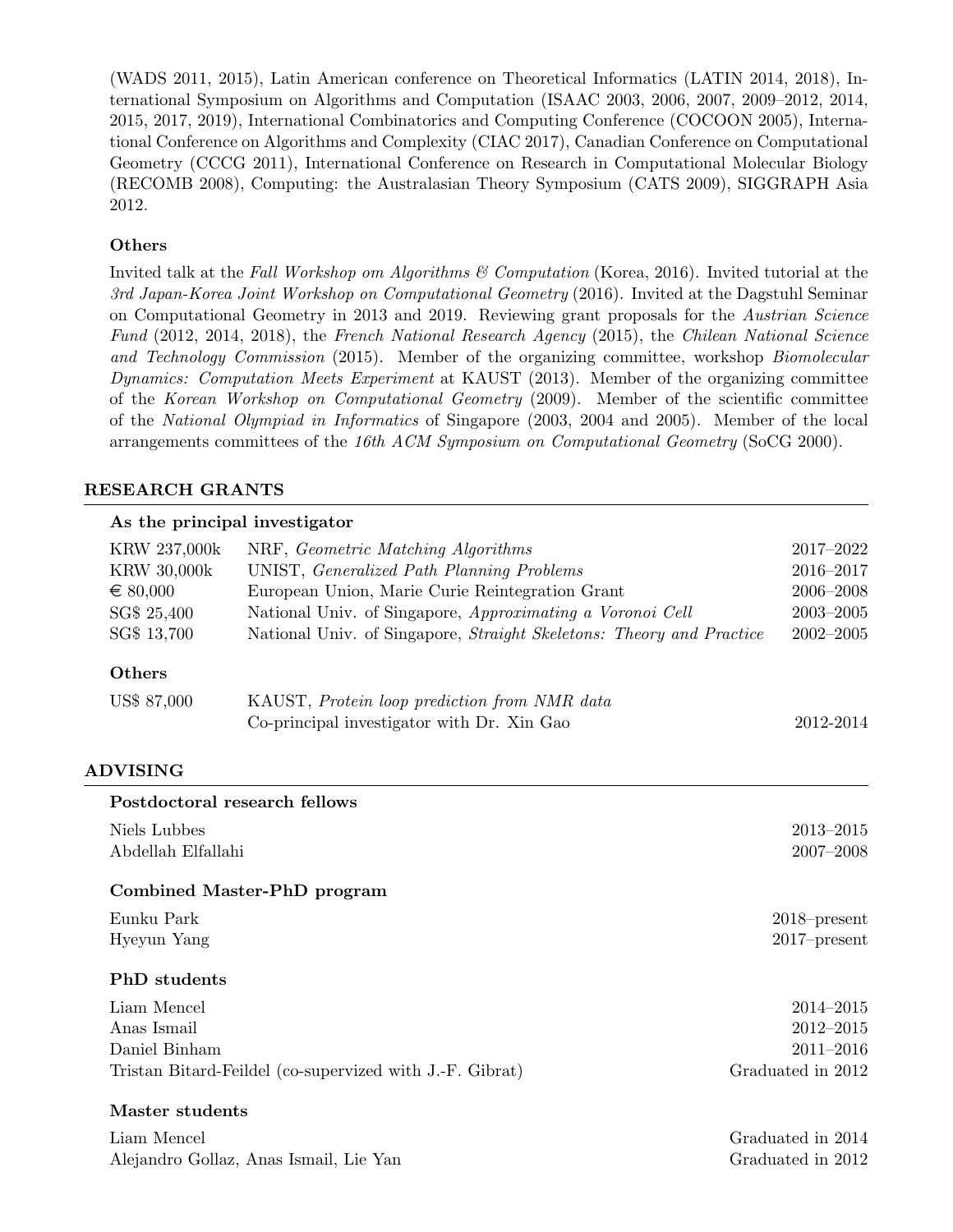| Directed research (graduate level)                  |      |
|-----------------------------------------------------|------|
| Lie Yan                                             | 2012 |
| Daniel Binham, Oscar Becerril Lio, Alejandro Gollaz | 2011 |
| Final year projects                                 |      |
| Desmond Khoo Peng, Zhou Hui, Zachary Leung          | 2005 |
| Chua Kai Meng                                       | 2004 |
| Research internships                                |      |
| Corentin Allair                                     | 2019 |
| Daniyar Kamal                                       | 2018 |
| Hyeyun Yang                                         | 2017 |
| Juyoung Yon                                         | 2008 |
| Bhaskara Adytia                                     | 2005 |
| Chinmay Karande, Gaurav Kumar Bijay                 | 2004 |
| Parag Agrawal, Ananda Datta                         | 2003 |

#### **OTHERS**

Erdös number: 2 (Through Boris Aronov)

#### PUBLICATIONS

## Refereed international journal articles

- [J1] Hyeyun Yang and Antoine Vigneron. Matching sets of line segments. Theoretical Computer Science, 866:82–95, 2021.
- [J2] Aditya Bhaskara and Antoine Vigneron. Approximating a planar convex set using a sparse grid. Information Processing Letters, 149:10–13, 2019.
- [J3] Sang Won Bae, Chan-Su Shin, and Antoine Vigneron. Tight bounds for beacon-based coverage in simple rectilinear polygons. Computational Geometry: Theory and Applications, 80:40–52, 2019.
- [J4] Hee-Kap Ahn, Sang Won Bae, Jong Min Choi, Matias Korman, Wolfgang Mulzer, Eunjin Oh, Ji-won Park, Andr´e van Renssen, and Antoine Vigneron. Faster algorithms for growing prioritized disks and rectangles. Computational Geometry: Theory and Applications, 80:23–39, 2019.
- [J5] Juyoung Yon, Siu-Wing Cheng, Otfried Cheong, and Antoine Vigneron. Finding largest common point sets. International Journal of Computational Geometry & Applications,  $27(03):177-$ 185, 2017.
- [J6] Siu-Wing Cheng, Man-Kwun Chiu, Jiongxin Jin, and Antoine Vigneron. Navigating weighted regions with scattered skinny tetrahedra. International Journal of Computational Geometry  $\mathcal{C}$ Applications, 27(01n02):13–32, 2017.
- [J7] Siu-Wing Cheng, Liam Mencel, and Antoine Vigneron. A faster algorithm for computing straight skeletons. ACM Transactions on Algorithms, 12(3):44:1–44:21, 2016.
- [J8] Hervé Fournier, Anas Ismail, and Antoine Vigneron. Computing the Gromov hyperbolicity of a discrete metric space. Information Processing Letters, 115(6–8):576–579, 2015.
- [J9] Antoine Vigneron and Lie Yan. A faster algorithm for computing motorcycle graphs. Discrete  $\mathcal C$  Computational Geometry, 52(3):492–514, 2014. On invitation, special issue on SoCG' 13.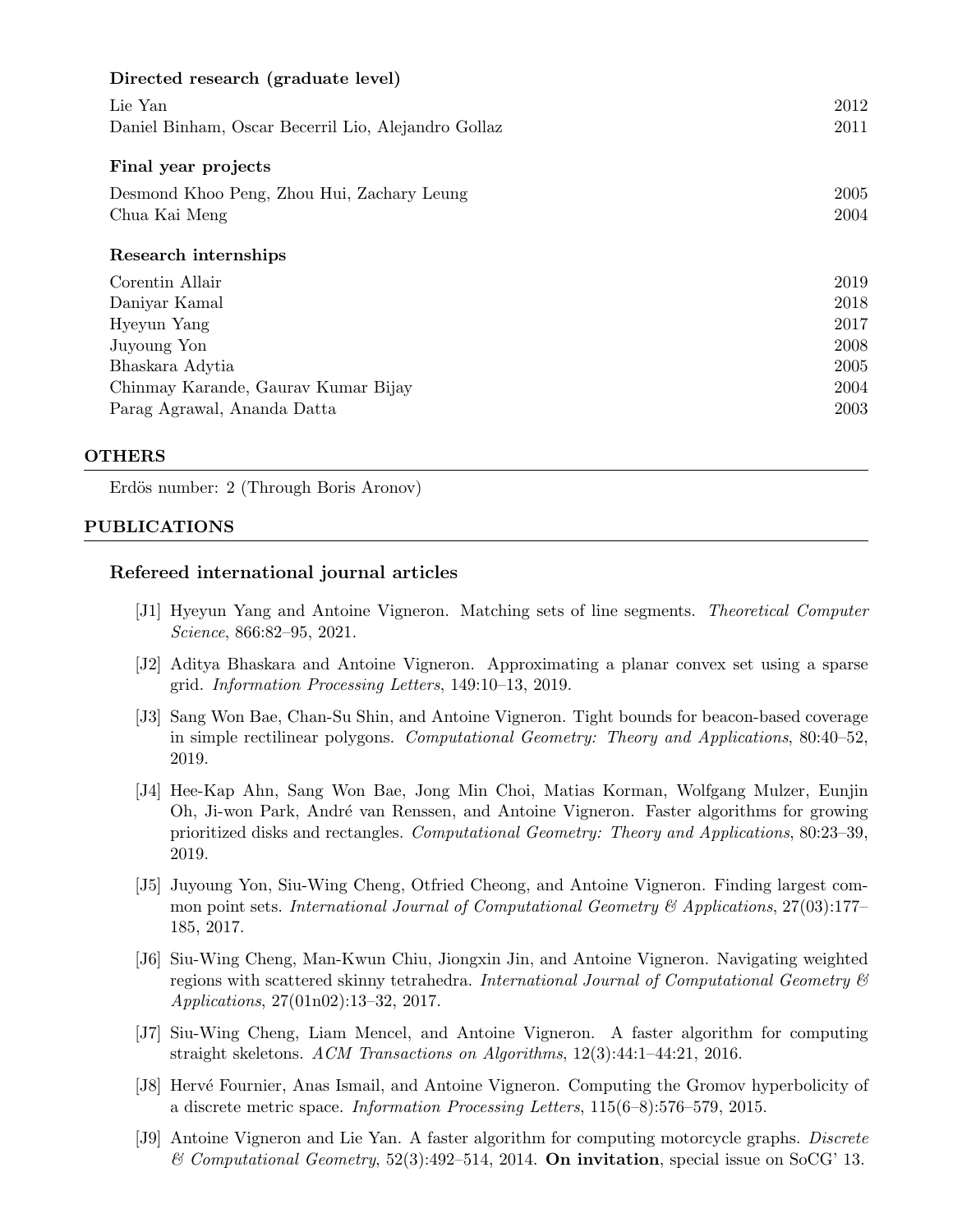- [J10] Antoine Vigneron. Geometric optimization and sums of algebraic functions. ACM Transactions on Algorithms, 10(1):4:1–4:20, 2014.
- [J11] Hee-Kap Ahn, Sang Won Bae, Otfried Cheong, Joachim Gudmundsson, Takeshi Tokuyama, and Antoine Vigneron. A generalization of the convex Kakeya problem. Algorithmica, 70(2):152– 170, 2014. On invitation, special issue on LATIN '12.
- [J12] Hee-Kap Ahn, Sang Won Bae, Christian Knauer, Mira Lee, Chan-Su Shin, and Antoine Vigneron. Realistic roofs over a rectilinear polygon. Computational Geometry: Theory and Applications, 46(9):1042–1055, 2013.
- [J13] Hee-Kap Ahn, Sang-Sub Kim, Christian Knauer, Lena Schlipf, Chan-Su Shin, and Antoine Vigneron. Covering and piercing disks with two centers. Computational Geometry: Theory and Applications, 46(3):253–262, 2013.
- [J14] Herv´e Fournier and Antoine Vigneron. A deterministic algorithm for fitting a step function to a weighted point-set. Information Processing Letters, 113(3):51–54, 2013.
- [J15] Siu-Wing Cheng, Jiongxin Jin, Antoine Vigneron, and Yajun Wang. Approximate shortest homotopic paths in weighted regions. International Journal of Computational Geometry and Applications,  $22(1)$ :83-102, 2012. On invitation, special issue on ISAAC '10.
- [J16] Hee-Kap Ahn, Christian Knauer, Marc Scherfenberg, Lena Schlipf, and Antoine Vigneron. Computing the discrete Fréchet distance with imprecise input. *International Journal of Com*putational Geometry and Applications,  $22(1):27-44$ , 2012. On invitation, special issue on ISAAC '10.
- [J17] Hee-Kap Ahn, Otfried Cheong, Jir´ı Matousek, and Antoine Vigneron. Reachability by paths of bounded curvature in a convex polygon. Computational Geometry: Theory and Applications,  $45(1-2):21-32, 2012.$
- [J18] Peter Brass, Christian Knauer, Hyeon-Suk Na, Chan-Su Shin, and Antoine Vigneron. The aligned k-center problem. International Journal of Computational Geometry and Applications, 21(2):157–178, 2011.
- [J19] Otfried Cheong, Antoine Vigneron, and Juyoung Yon. Reverse nearest neighbor queries in fixed dimension. International Journal of Computational Geometry and Applications, 21(2):179–188, 2011.
- [J20] Hervé Fournier and Antoine Vigneron. Fitting a step function to a point set. Algorithmica,  $60(1):95-109$ , 2011. On invitation, special issue on ESA '08.
- [J21] Siu-Wing Cheng, Hyeon-Suk Na, Antoine Vigneron, and Yajun Wang. Querying approximate shortest paths in anisotropic regions. SIAM Journal on Computing, 39(5):1888–1918, 2010.
- [J22] Boris Aronov, Mark de Berg, Otfried Cheong, Joachim Gudmundsson, Herman Haverkort, Michiel Smid, and Antoine Vigneron. Sparse geometric graphs with small dilation. Computational Geometry: Theory and Applications, 40(3):207–219, 2008.
- [J23] Siu-Wing Cheng, Hyeon-Suk Na, Antoine Vigneron, and Yajun Wang. Approximate shortest paths in anisotropic regions. SIAM Journal on Computing, 38(3):802–824, 2008.
- [J24] Hervé Fournier and Antoine Vigneron. A tight lower bound for computing the diameter of a 3D convex polytope. Algorithmica, 49(3):245–257, 2007.
- [J25] Hee-Kap Ahn, Otfried Cheong, Chong-Dae Park, Chan-Su Shin, and Antoine Vigneron. Maximizing the overlap of two planar convex sets under rigid motions. Computational Geometry: Theory and Applications,  $37(1)$ :3-15, 2007. On invitation, special issue on SoCG '05.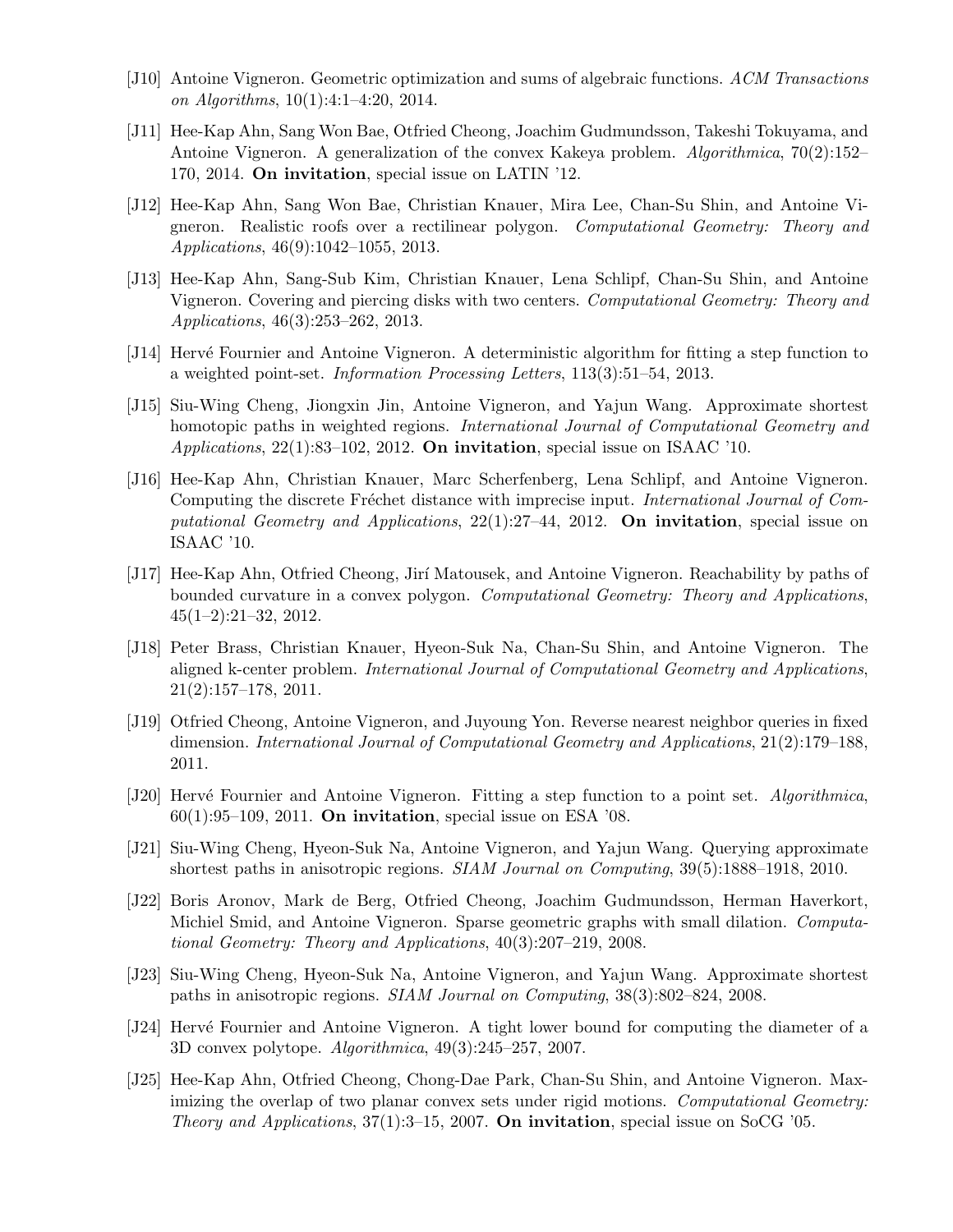- [J26] Siu-Wing Cheng and Antoine Vigneron. Motorcycle graphs and straight skeletons. Algorith $mica, 47(2):159–182, 2007.$
- [J27] Hee-Kap Ahn, Peter Brass, Otfried Cheong, Hyeon-Suk Na, Chan-Su Shin, and Antoine Vigneron. Inscribing an axially symmetric polygon and other approximation algorithms for planar convex sets. Computational Geometry: Theory and Applications, 33(3):152–164, 2006.
- [J28] Helmut Alt, Otfried Cheong, and Antoine Vigneron. The Voronoi diagram of curved objects. Discrete & Computational Geometry, 34(3):439–453, 2005.
- [J29] Prosenjit Bose, Pat Morin, and Antoine Vigneron. Packing two disks into a polygonal environment. Journal of Discrete Algorithms, 2(3):373–380, 2004.
- [J30] Rob Duncan, Jianbo Qian, Antoine Vigneron, and Binhai Zhu. Polynomial time algorithms for three-label point labeling. Theoretical Computer Science, 296(1):75–87, 2003.
- [J31] Otfried Cheong, Chan-Su Shin, and Antoine Vigneron. Computing farthest neighbors on a convex polytope. Theoretical Computer Science, 296(1):47–58, 2003. On invitation, special issue on COCOON '01.
- [J32] Antoine Vigneron. Reporting intersections among thick objects. *Information Processing Letters*, 85(2):87–92, 2003.
- [J33] Jean-Daniel Boissonnat and Antoine Vigneron. An elementary algorithm for reporting intersections of red/blue curve segments. Computational Geometry: Theory and Applications, 21(3):167–175, 2002.
- [J34] Antoine Vigneron, Lixin Gao, Giuseppe F. Italiano, Bo Li, and Mordecai J. Golin. An algorithm for finding a k-median in a directed tree. Information Processing Letters, 74(1-2):81–88, 2000.

#### In refereed international conference proceedings

- [C1] Corentin Allair and Antoine Vigneron. Pattern matching in doubling spaces. In Proceedings of the 17th Algorithms and Data Structures Symposium, WADS '21, pages 57–70, 2021.
- [C2] Hyeyun Yang and Antoine Vigneron. A simulated annealing approach to coordinated motion planning. In Proceedings of the 37th International Symposium on Computational Geometry, SoCG '21, pages 65:1–65:9, 2021.
- [C3] Hyeyun Yang and Antoine Vigneron. Matching sets of line segments. In Proceedings of the 13th International Conference and Workshop on Algorithms and Computation, WALCOM '19, pages 261–273, 2019. Best student paper award.
- [C4] Hee-Kap Ahn, Sang Won Bae, Jong Min Choi, Matias Korman, Wolfgang Mulzer, Eunjin Oh, Ji-won Park, André van Renssen, and Antoine Vigneron. Faster algorithms for growing prioritized disks and rectangles. In Proceedings of the 28th International Symposium on Algorithms and Computation, ISAAC '17, pages 3:1–3:13, 2017.
- [C5] Daniel Binham, Pedro Machado Manh˜aes de Castro, and Antoine Vigneron. Reachability in a Planar Subdivision with Direction Constraints. In Proceedings of the 33rd International Symposium on Computational Geometry, SoCG '17, pages 17:1–17:15, 2017.
- [C6] Sang Won Bae, Chan-Su Shin, and Antoine Vigneron. Tight bounds for beacon-based coverage in simple rectilinear polygons. In Proceedings of the 12th Latin American International Conference on Theoretical Informatics, LATIN '16, pages 110–122, 2016.
- [C7] Siu-Wing Cheng, Man-Kwun Chiu, Jiongxin Jin, and Antoine Vigneron. Navigating weighted regions with scattered skinny tetrahedra. In *Proceedings of the 26th International Symposium* on Algorithms and Computation, ISAAC '15, pages 35–45, 2015.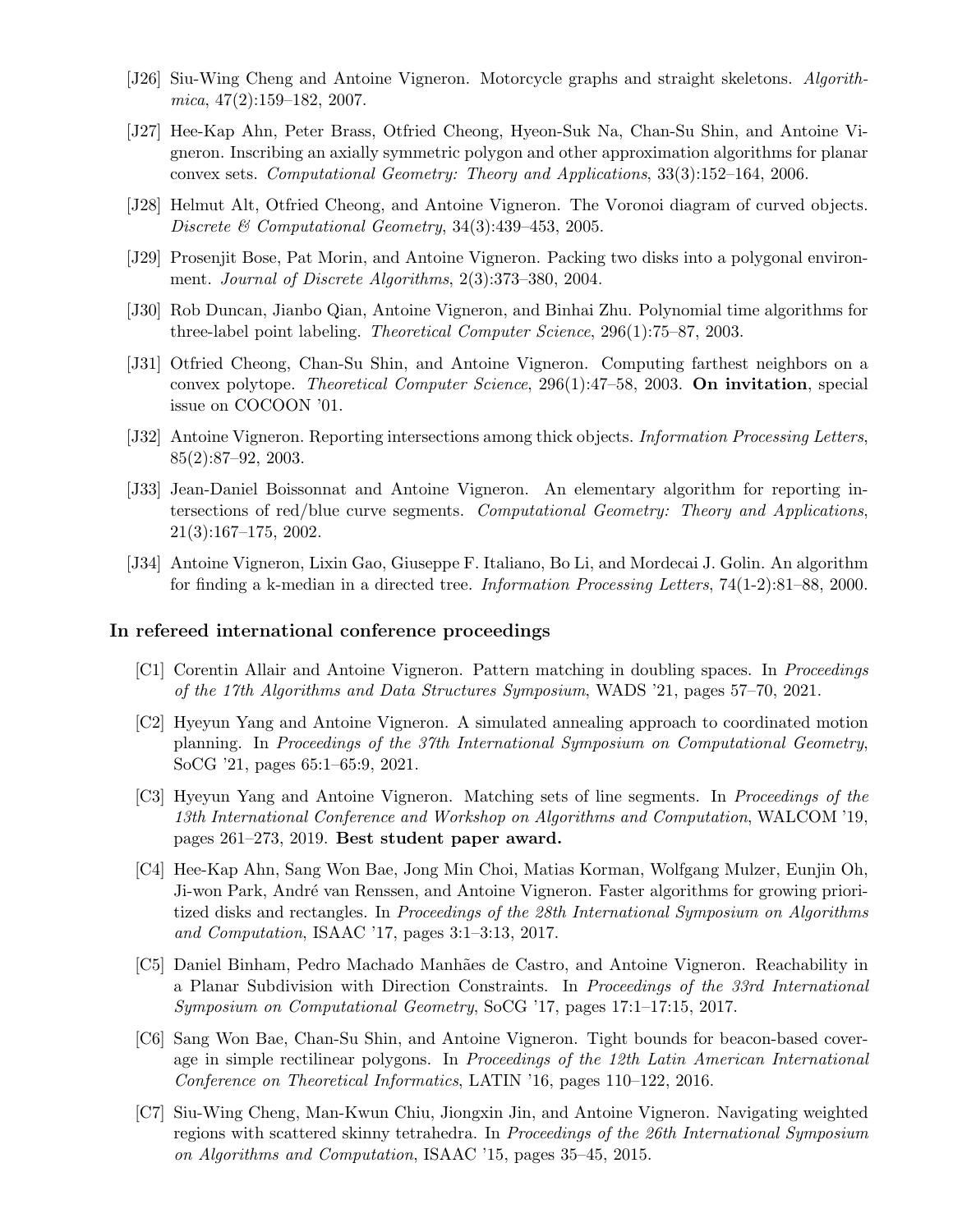- [C8] Siu-Wing Cheng, Jiongxin Jin, and Antoine Vigneron. Triangulation refinement and approximate shortest paths in weighted regions. In Proceedings of the 26th ACM-SIAM Symposium on Discrete Algorithms, SODA '15, pages 1626–1640, 2015.
- [C9] Siu-Wing Cheng, Liam Mencel, and Antoine Vigneron. A faster algorithm for computing straight skeletons. In Proceedings of the 16th European Symposium on Algorithms, ESA '14, pages 272–283, 2014.
- [C10] Antoine Vigneron and Lie Yan. A faster algorithm for computing motorcycle graphs. In Proceedings of the 29th Symposium on Computational Geometry, SoCG '13, pages 17–26, 2013.
- [C11] Hee-Kap Ahn, Sang Won Bae, Otfried Cheong, Joachim Gudmundsson, Takeshi Tokuyama, and Antoine Vigneron. A generalization of the convex Kakeya problem. In Proceedings of the 10th Latin American International Conference on Theoretical Informatics, LATIN '12, pages 1–12, 2012.
- [C12] Hee-Kap Ahn, Sang-Sub Kim, Christian Knauer, Lena Schlipf, Chan-Su Shin, and Antoine Vigneron. Covering and piercing disks with two centers. In Proceedings of the 22nd International Symposium on Algorithms and Computation, ISAAC '11, pages 50–59, 2011.
- [C13] Hee-Kap Ahn, Sang Won Bae, Christian Knauer, Mira Lee, Chan-Su Shin, and Antoine Vigneron. Generating realistic roofs over a rectilinear polygon. In Proceedings of the 22nd International Symposium on Algorithms and Computation, ISAAC '11, pages 60–69, 2011.
- [C14] Siu-Wing Cheng, Jiongxin Jin, Antoine Vigneron, and Yajun Wang. Approximate shortest homotopic paths in weighted regions. In *Proceedings of the 21st International Symposium on* Algorithms and Computation, ISAAC '10, pages 109–120, 2010.
- [C15] Hee-Kap Ahn, Christian Knauer, Marc Scherfenberg, Lena Schlipf, and Antoine Vigneron. Computing the discrete Fréchet distance with imprecise input. In Proceedings of the 21st International Symposium on Algorithms and Computation, ISAAC '10, pages 422–433, 2010.
- [C16] Antoine Vigneron. Geometric optimization and sums of algebraic functions. In Proceedings of the 21st ACM-SIAM Symposium on Discrete Algorithms, SODA '10, pages 906–917, 2010.
- [C17] Sunil Arya, David M. Mount, Antoine Vigneron, and Jian Xia. Space-time tradeoffs for proximity searching in doubling spaces. In Proceedings of the 16th European Symposium on Algorithms, ESA '08, pages 112–123, 2008.
- [C18] Hervé Fournier and Antoine Vigneron. Fitting a step function to a point set. In Proceedings of the 16th European Symposium on Algorithms, ESA '08, pages 442–453, 2008.
- [C19] Siu-Wing Cheng, Hyeon-Suk Na, Antoine Vigneron, and Yajun Wang. Querying approximate shortest paths in anisotropic regions. In *Proceedings of the 23rd Symposium on Computational* Geometry, SoCG '07, pages 84–91, 2007.
- [C20] Siu-Wing Cheng, Hyeon-Suk Na, Antoine Vigneron, and Yajun Wang. Approximate shortest paths in anisotropic regions. In Proceedings of the 18th ACM-SIAM Symposium on Discrete Algorithms, SODA '07, pages 766–774, 2007.
- [C21] Herv´e Fournier and Antoine Vigneron. Lower bounds for geometric diameter problems. In Proceedings of the 7th Latin American Conference on Theoretical Informatics, LATIN '06, pages 467–478, 2006.
- [C22] Boris Aronov, Mark de Berg, Otfried Cheong, Joachim Gudmundsson, Herman Haverkort, and Antoine Vigneron. Sparse geometric graphs with small dilation. In *Proceedings of the 16th* International Conference on Algorithms and Computation, ISAAC '05, pages 50–59, 2005.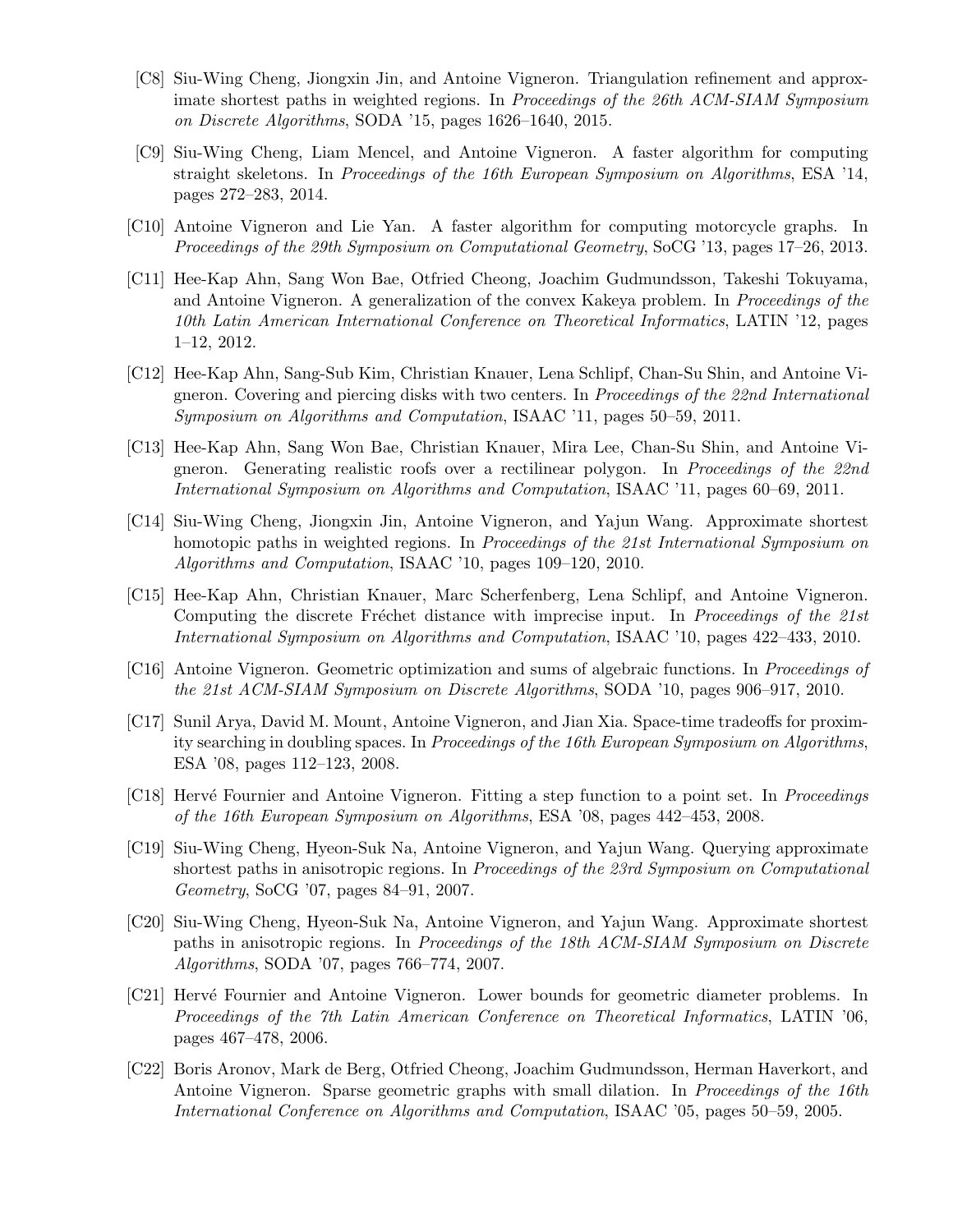- [C23] Hee-Kap Ahn, Otfried Cheong, Chong-Dae Park, Chan-Su Shin, and Antoine Vigneron. Maximizing the overlap of two planar convex sets under rigid motions. In *Proceedings of the 21st* Symposium on Computational Geometry, SoCG '05, pages 356–363, 2005.
- [C24] Hee-Kap Ahn, Peter Braß, Otfried Cheong, Hyeon-Suk Na, Chan-Su Shin, and Antoine Vigneron. Approximation algorithms for inscribing or circumscribing an axially symmetric polygon to a convex polygon. In Proceedings of the 10th International Conference on Computing and Combinatorics, COCOON '04, pages 259–267, 2004.
- [C25] Siu-Wing Cheng and Antoine Vigneron. Motorcycle graphs and straight skeletons. In Proceedings of the 13th ACM-SIAM Symposium on Discrete Algorithms, SODA '02, pages 156–165, 2002.
- [C26] Otfried Cheong, Chan-Su Shin, and Antoine Vigneron. Computing farthest neighbors on a convex polytope. In Proceedings of the 7th International Conference on Computing and Combinatorics, COCOON '01, pages 159–169, 2001.
- [C27] Prosenjit Bose, Pat Morin, and Antoine Vigneron. Packing two disks into a polygonal environment. In Proceedings of the 7th International Conference on Computing and Combinatorics, COCOON '01, pages 142–149, 2001.
- [C28] Hee-Kap Ahn, Otfried Cheong, Jiří Matoušek, and Antoine Vigneron. Reachability by paths of bounded curvature in convex polygons. In Proceedings of the 16th Symposium on Computational Geometry, SoCG '00, pages 251–259, 2000.

#### Other contributions

- [O1] Anas Ismail and Antoine Vigneron. A new trajectory similarity measure for GPS data. In 6th ACM SIGSPATIAL International Workshop on GeoStreaming, IWGS' 15, pages 19–22, 2015.
- [O2] Tristan Bitard-Feildel, Antoine Vigneron, and Jean-François Gibrat. Protein structure prediction with a half coarse grained model and empirical functions. In *Journées Ouvertes en* Biologie, Informatique et Mathématiques, JOBIM '11, pages 283-284, 2011.
- [O3] Hee-Kap Ahn, Sang-Sub Kim, Christian Knauer, Hyeon-Suk Na, Lena Schlipf, Chan-Su Shin, and Antoine Vigneron. Covering and piercing disks with two centers. In Proceedings of the 27th European Workshop on Computational Geometry, EuroCG '11, pages 63–66, 2011.
- [O4] Otfried Cheong, Antoine Vigneron, and Juyoung Yon. Reverse nearest neighbor queries in fixed dimension. In In Proceedings of the 13rd Korea-Japan Joint Workhop on Algorithms and Computation, WAAC '10, 2010.
- [O5] Hee-Kap Ahn, Christian Knauer, Marc Scherfenberg, Lena Schlipf, and Antoine Vigneron. Computing the discrete Fréchet distance with imprecise input. In Proceedings of the 26th European Workshop on Computational Geometry, EuroCG '10, pages 13–16, 2010.
- [O6] Otfried Cheong, Antoine Vigneron, and Juyoung Yon. Reverse nearest neighbor queries in fixed dimension. In Proceedings of the 3rd Annual Meeting of Asian Association for Algorithms and Computation, AAAC '10, 2010.
- [O7] Siu-Wing Cheng, Jiongxin Jin, Antoine Vigneron, and Yajun Wang. Approximate shortest homotopic paths in weighted regions. In Proceedings of the 2nd Annual Meeting of Asian Association for Algorithms and Computation, AAAC '09, 2009.
- [O8] Hee-Kap Ahn, Christian Knauer, Marc Scherfenberg, Lena Schlipf, and Antoine Vigneron. Computing the discrete Fréchet distance with imprecise input. In Proceedings of the 12th Korea-Japan Joint Workhop on Algorithms and Computation, WAAC '09, 2009.